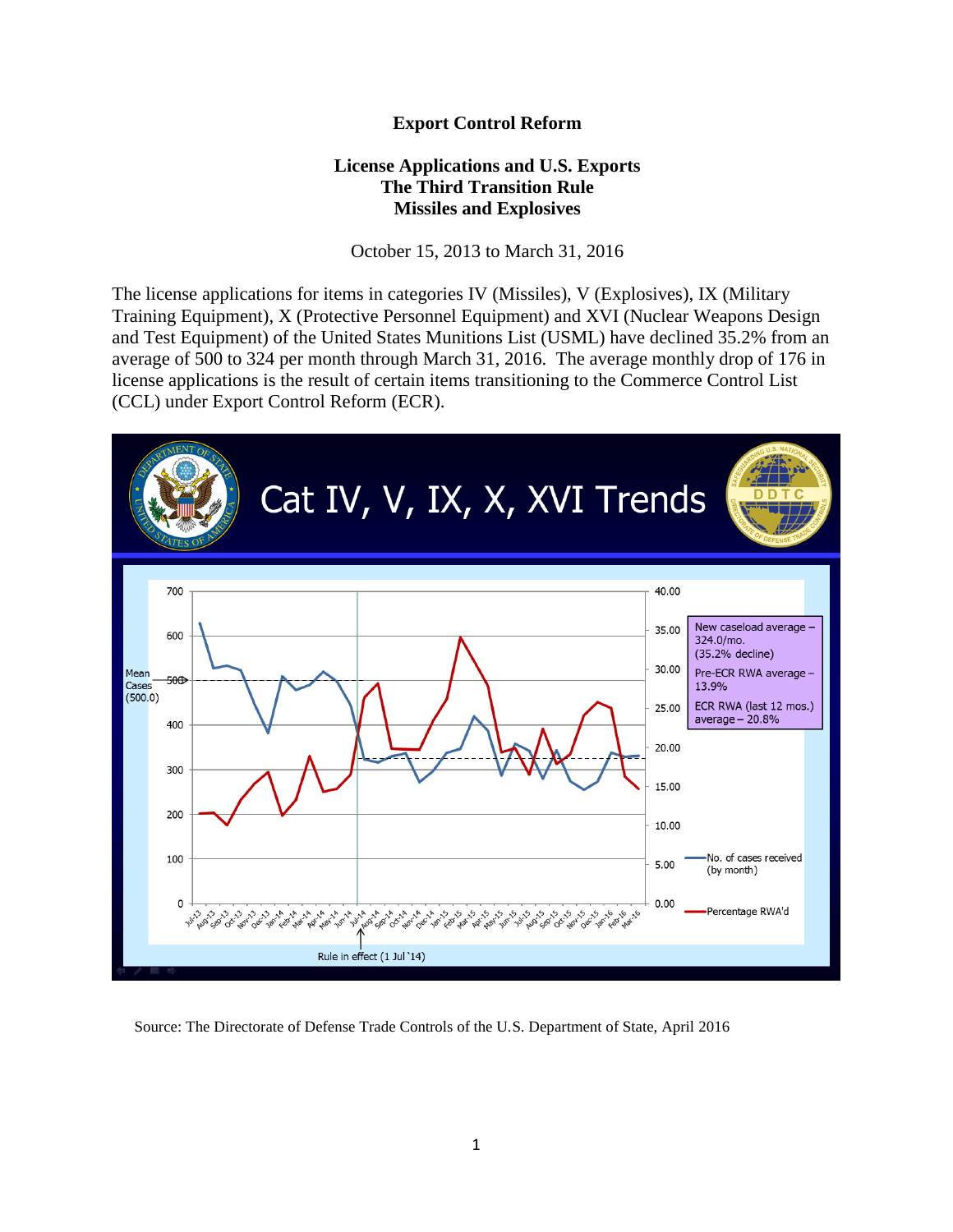Since the Third ECR Transition Rule became effective on July 1, 2014, the average number of BIS license applications for the twenty 600-Series items created by this rule is 120 per month through March 31, 2016. The approval rate is 86.5%.



## BIS License Applications for the Third ECR Transition Rule July 1, 2014 to March 31, 2016

Source: Commerce U.S. Exports Exporter Support System, April 2016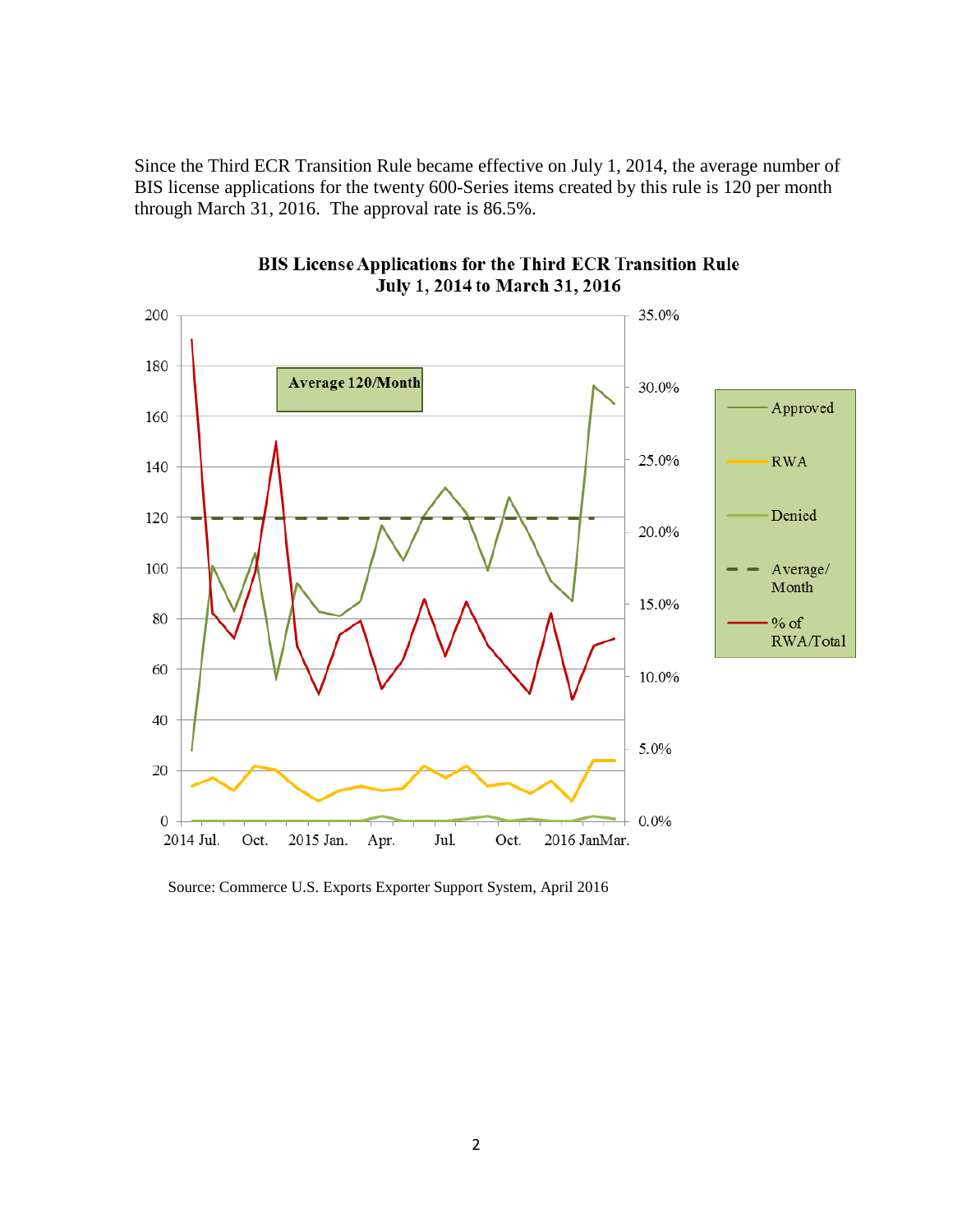From July 1, 2014 to March 31, 2016, U.S. exports of items under the Third ECR transition Rule – Missiles and Explosives items (0y604, 0y614, 1y608 and 1y613) under BIS jurisdiction totaled 6,230 shipments<sup>1</sup> for \$368.4 million.



Source: Automated Export System, April 2016



The U.S. Quarterly Exports of the Third ECR Trasition Rule

<sup>&</sup>lt;sup>1</sup> Shipments are defined as exports being sent from one order party to one consignee located in a single country of destination on a single conveyance on the same day.